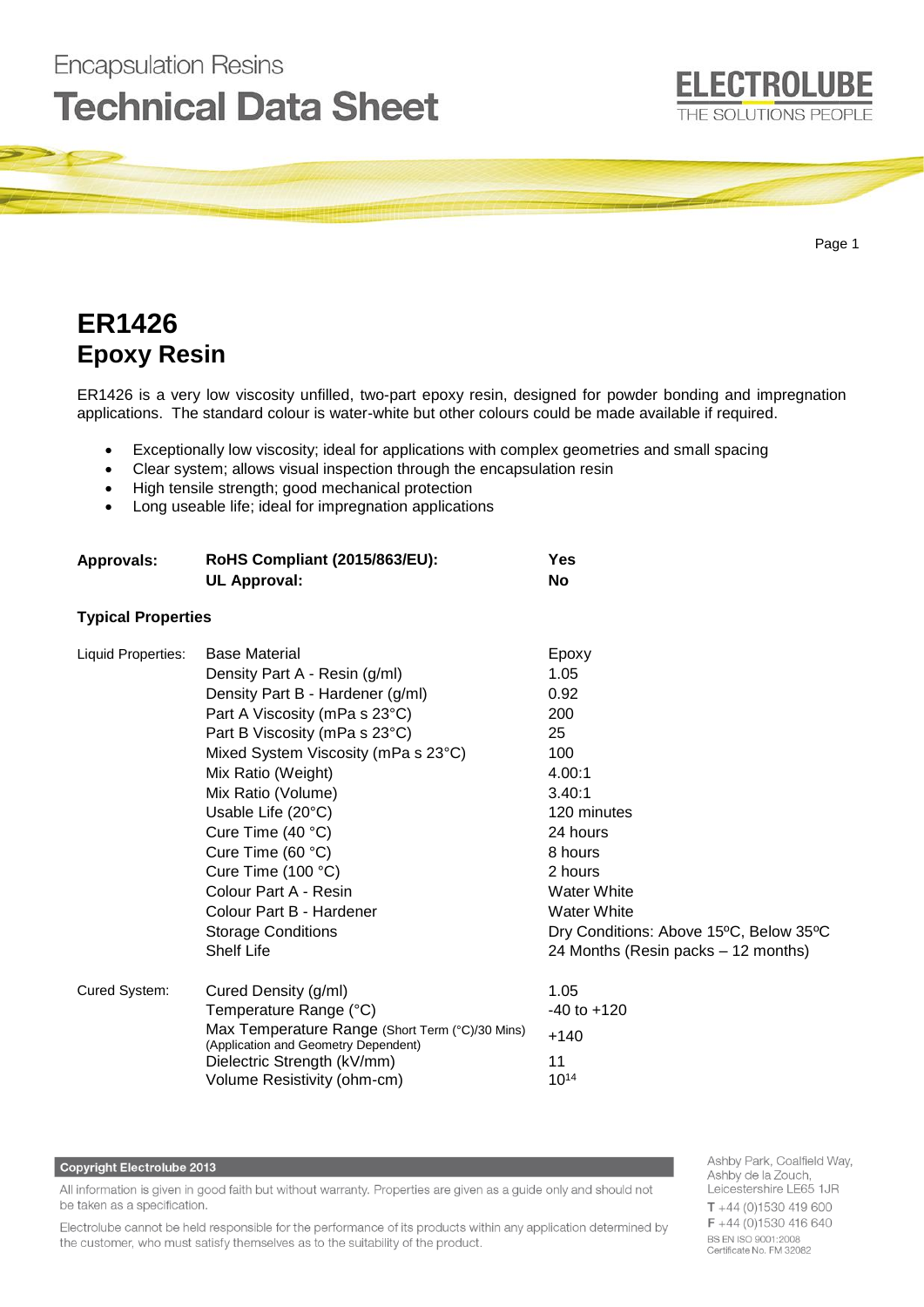

Page 2

| <b>Shore Hardness</b>             | D85                |
|-----------------------------------|--------------------|
| Colour (Mixed System)             | <b>Water White</b> |
| <b>Flame Retardancy</b>           | No                 |
| Tensile Strength (MPa)            | 70                 |
| Tensile Modulus (MPa)             | 3000               |
| Flexural Strength (MPa)           | 100                |
| Deflection Temperature (°C)       | 90                 |
| Coefficient of Expansion (ppm/°C) | 100                |
| Power Factor (@ 25°C)             | 0.03               |
| Permittivity @ 50 Hz (@ 25°C)     | 4.0                |

# **Mixing Procedures**

## **Resin Packs**

When in Resin pack form, the resin and hardener are mixed by removing the clip and moving the contents around inside the pack until thoroughly mixed. To remove the clip, remove both end caps, grip each end of the pack and pull apart gently. By using the removed clip, take special care to push unmixed material from the corners of the pack. Mixing normally takes from three to four minutes depending on the skill of the operator and the size of the pack. Both the resin and hardener are evacuated prior to packing so the system is ready for use immediately after mixing. The corner may be cut from the pack so that it may be used as a simple dispenser. There is also a YouTube video [\(Epoxy Mixing Instructions\)](https://www.youtube.com/watch?v=EEoWffhmjQw) available on the Electrolube channel to show the mixing process.



# **Bulk Mixing**

When mixing, care must be taken to avoid the introduction of excessive amounts of air. Automatic mixing equipment is available which will not only mix both the resin and hardener accurately in the correct ratio but do this without introducing air. Containers of Part A (Resin) and Part B (Hardener) should be kept sealed at all times when not in use to prevent the ingress of moisture. Bulk material must be thoroughly mixed before use. Incomplete mixing or use of the wrong mix ratio will result in erratic or partial curing.

### **Copyright Electrolube 2013**

All information is given in good faith but without warranty. Properties are given as a guide only and should not be taken as a specification.

Electrolube cannot be held responsible for the performance of its products within any application determined by the customer, who must satisfy themselves as to the suitability of the product.

Ashby Park, Coalfield Way, Ashby de la Zouch, Leicestershire LE65 1JR  $T + 44$  (0)1530 419 600 F +44 (0)1530 416 640 **BS EN ISO 9001:2008** Certificate No. FM 32082